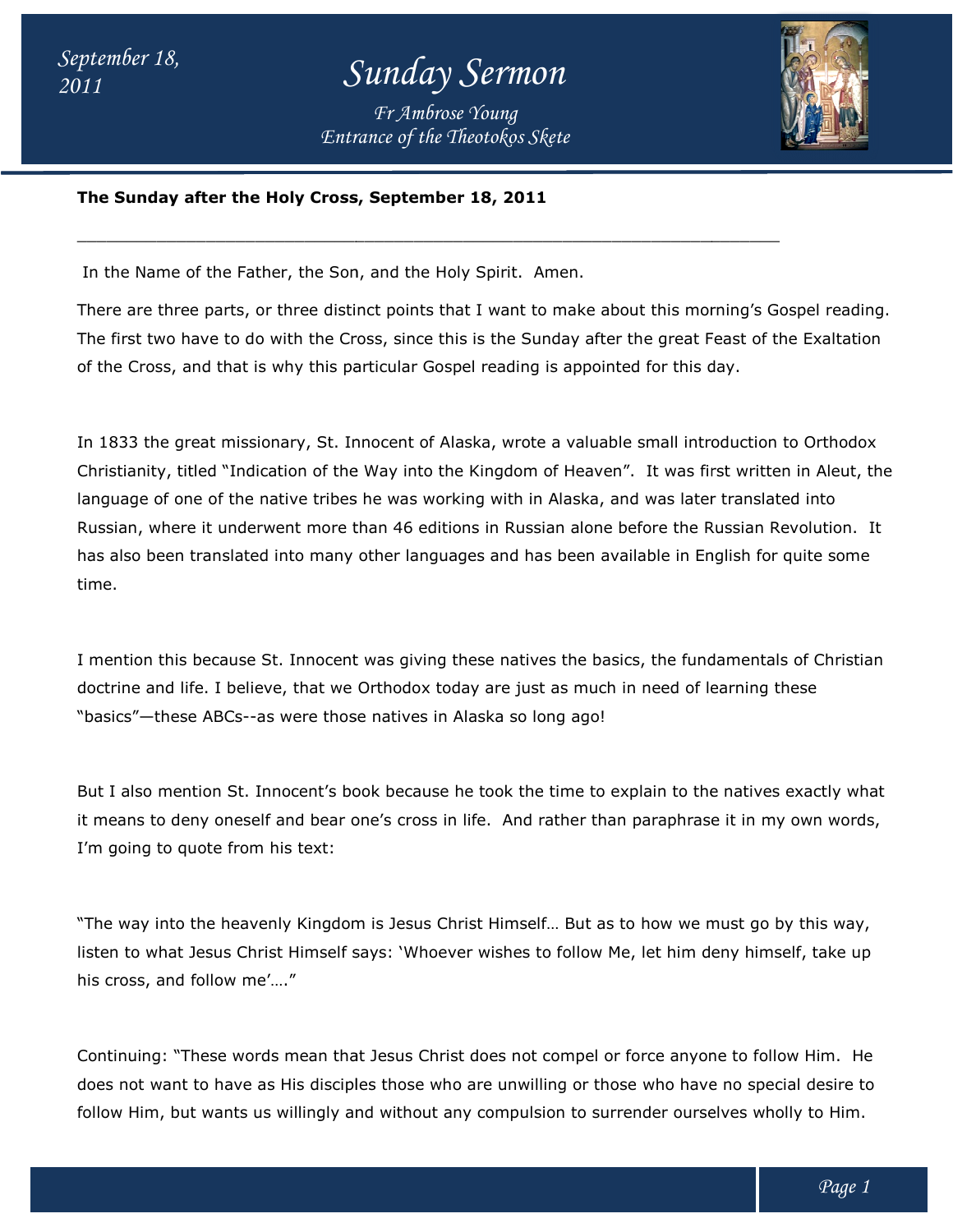*Entrance of the Theotokos Skete Fr Ambrose Young*



Consequently, *only those who desire to do so enter the Kingdom of Heaven.* Christians, your salvation or perdition depends on your own will!"

And then, after exploring the question of free will, St. Innocent then explains what it means to **one's cross.'** He writes: or perdition depends on your own will!"<br>And then, after exploring the question of free will, St. Innocent then explains what it means to **`take u<br>one's cross.'** He writes:<br>"There are exterior and interior crosses. To take **'take up** 

"There are exterior and interior crosses. To take up one's cross means to accept and bear unmurmuringly everything unpleasant, painful, sad, difficult and oppressive that may happen to us in our life. And therefore, whether anyone offends you, or laughs at you, or causes you weariness, sorrow or annoyance; or you have done good to someone and, instead of thanking you, he rises up against you and even makes trouble; or you want to do good, but you are not given a chance; or some misfortune has happened, for example, either you are ill yourself, or your wife, or children, or in spite of your activity and untiring labors you are suffering from want and poverty, and are so hard up that of your activity and untiring labors you are suffering from want and poverty, and are so hard up that<br>you do not know how to make both ends meet; or besides that, you are in some difficulty—bear all this you do not know how to make both ends meet; or besides that, you are in some difficulty—bear all<br>without malice ,without murmuring, without criticism, without complaint, that is, without regarding yourself as offended and without expecting any earthly reward in return; but bear it all with love, with joy and firmness." ife. And therefore, whether anyone offends you, or laughs at you, or causes you weariness, sorrow<br>nnoyance; or you have done good to someone and, instead of thanking you, he rises up against<br>and even makes trouble; or you

He goes on to discuss what he calls "interior crosses" and "exterior crosses", but you should read his whole work to understand what he means by these terms. yourself as offended and without expecting any earthly reward in return; but bear it all with love, with<br>joy and firmness."<br>He goes on to discuss what he calls "interior crosses" and "exterior crosses", but you should read

I've spoken, written, and preached, hundreds and hundreds of during the time of my priesthood. This I've spoken, written, and preached, hundreds and hundreds of during the time of my priesthood.<br>subject, and the sacred Cross itself, is one about which too much can never be said, and it is also related to the subject of making the Sign of the Cross, having crosses or icons of the crucifixion in one's home, wearing a cross around one's neck, etc. I manfully bear our crosses, whatever they may be—is a subject about which<br>preached, hundreds and hundreds of during the time of my priesthood. This<br>oss itself, is one about which too much can never be said, and it is also

It is also related to something else, and this is my second point. We hear much today about the It is also related to something else, and this is my second point. We hear much today about the<br>possible—even likely and probable--"signs" that we are in the Last Times, the End Times, the times which will lead us to the coming of the Antichrist, the Last Battle (at Armageddon, in the Middle East) and then the return of our Lord Jesus Christ to judge the world.

How will we know it is the Savior returning, and not some false magic or delusion of the Antichrist or the Evil One? Because, as St. Matthew records in his Gospel, "Then t he appear in the heaven…" I lead us to the coming of the Antichrist, the Last Battle (at Armageddon, in the Middle East<br>the return of our Lord Jesus Christ to judge the world.<br>we know it is the Savior returning, and not some false magic or delusion

**What is this Sign? It is the Cross, of course.**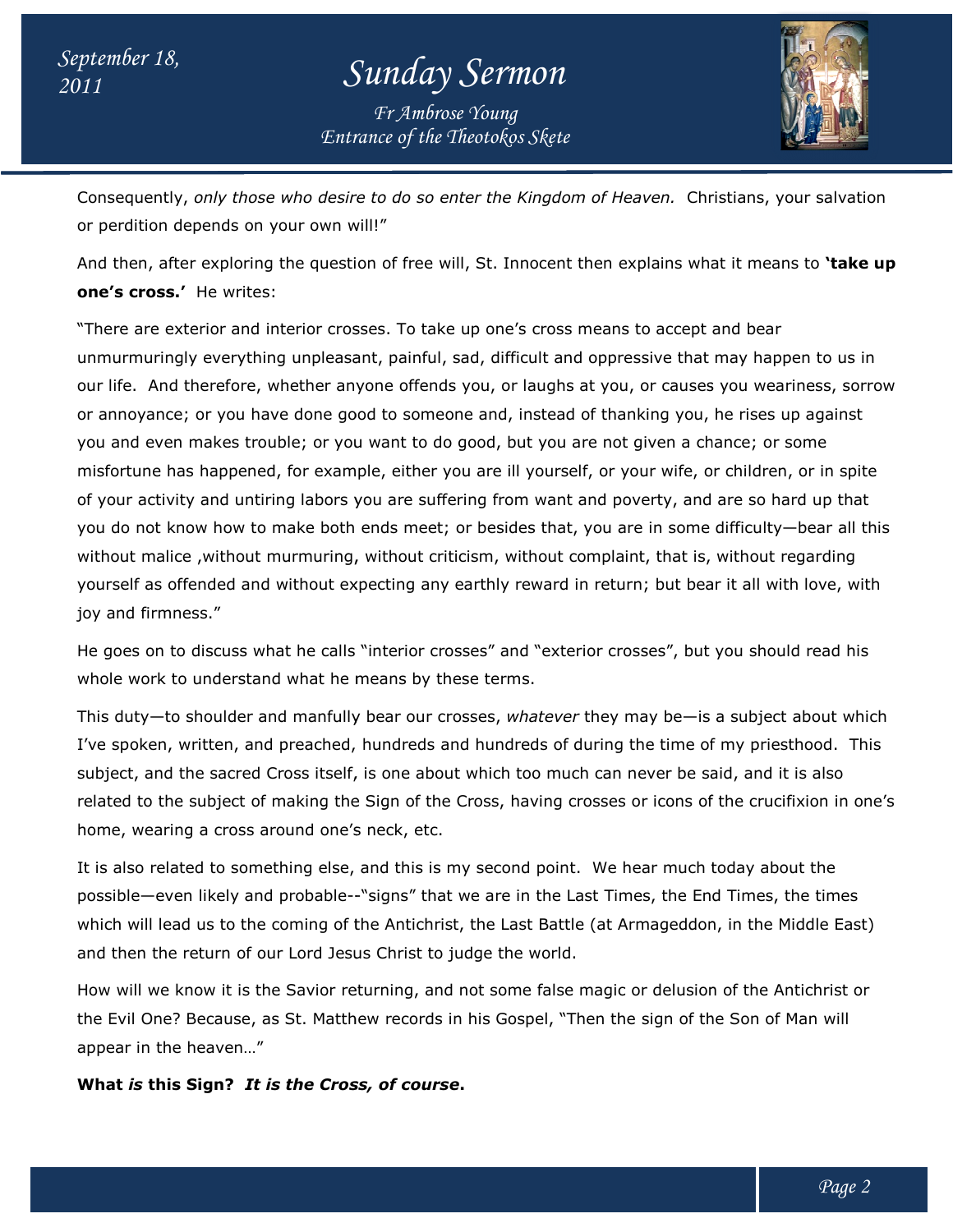*Entrance of the Theotokos Skete Fr Ambrose Young*



And the early Church Father, St. Cyril of Jerusalem, commenting on this, wrote, "The sign of the Cross And the early Church Father, St. Cyril of Jerusalem, commenting on this, wrote, "The sign of the C<br>shall be a terror to His foes, but joy to His friends who have believed in Him, or preached Him, or suffered for His sake."

In our own time, St. John Maximovitch wrote about the Second Coming; he said: "And the Sign of the In our own time, St. John Maximovitch wrote about the Second Coming; he said: "And the Sig<br>Son of God will appear: the Sign of the Cross. The whole world, having willingly submitted to Antichrist, will weep. Everything is finished forever: Antichrist killed; the end of his kingdom of warfare with Christ; the end, and one is held accountable now; one must answer to the true God." ends who have believed in Him, or preached Him, or<br>about the Second Coming; he said: "And the Sign of the<br>i. The whole world, having willingly submitted to<br>orever: Antichrist killed; the end of his kingdom of warfare<br>able

Brothers and sister, the reason why this appearance of the Cross in the heavens is important for us to know about is because the Cross is the one thing that the devil and his minions *cannot* imitate or fake, precisely because it is, indeed, a terror to them. A terror to them, yes indeed, but a sign of authenticity for us who believe in and love the Cross. with Christ; the end, and one is held accountable now; one must answer to the true Go<br>Brothers and sister, the reason why this appearance of the Cross in the heavens is imp<br>know about is because the Cross is the one thing

My last point concerns the intriguing final verse of this morning's Gospel, which is as follows:

My last point concerns the intriguing final verse of this morning's Gospel, which is as follows:<br>"And He [the Lord] said to them, 'Assuredly, I say to you that there are some standing here who will not taste death till they see **the kingdom of God present with power** .'"

This verse has often been used by agnostics, atheists, and the vehemently anti-Christian, to "prove" that Christ was not a prophet, that He didn't know what He was talking about. They assume that this verse speaks of the Lord's Second Coming, at the end of the ages, even though there's nothing about that in this verse or in the context surrounding it. For if Jesus thought that some of those who listening to Him at that moment would still be alive when He comes again at the end of the world, then Christ and the Gospel have failed in their authenticity and the test of truth. But this is what happens when people have an ax to grind, an agenda to fulfill, instead of being completely open-minded and honest in their searching of divine writ. verse speaks of the Lord's Second Coming, at the end of the ages, even though there's nothing about<br>that in this verse or in the context surrounding it. For if Jesus thought that some of those who were<br>listening to Him at hem. A terror to them, yes indeed, but a sign of<br>the Cross.<br>erse of this morning's Gospel, which is as follows:<br>, I say to you that there are some standing here who will<br>of God present with power.'"<br>s, atheists, and the ve

Aside from the fact that one wonders why the Evangelist and the scrupulous copiers of scriptural texts would have even included this verse if it was really an unfulfilled prophecy—quite aside from that, mind you, this verse has nothing to do with the Second Coming whatsoever. would have even included this verse if it was really an unfulfilled prophecy—quite aside from that, min<br>you, this verse has nothing to do with the Second Coming whatsoever.<br>In fact, what this verse *does* concern is the aw their searching of divine writ.<br>1 the fact that one wonders why the Evangelist and the scrupulous copiers of scriptural texts<br>re even included this verse if it was really an unfulfilled prophecy—quite aside from that, mind

six later: the Lord's Transfiguration on Mt. Tabor, when Peter, James, and John were allowed to witness "the Kingdom of God present with power". Those three disciples were the "some among you" who you, this verse has nothing to do with the Second Coming whatsoever.<br>In fact, what this verse *does* concern is the awesome event that was very soon to come—in fact, only<br>six later: the Lord's Transfiguration on Mt. Tabor, the Almighty Power of our Almighty God, the Lord Jesus Christ Himself, the Son of God and the Second